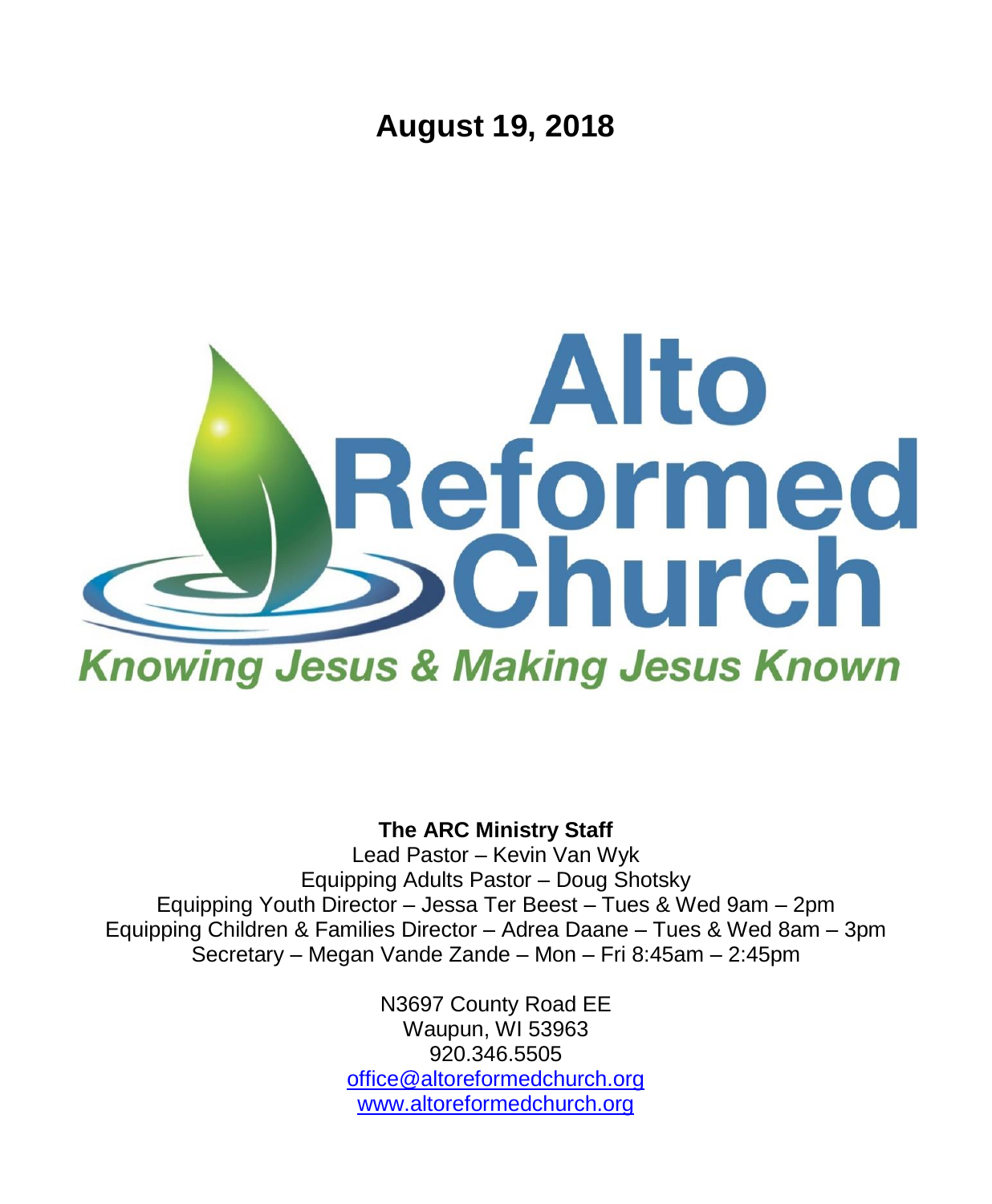We have come here today to magnify and worship our wonderful Lord. We are so happy that you have joined us, and we want to welcome you. We hope you will be blessed through God's Word and feel His presence here. If you are a visitor, please take a moment to fill out a Connection Card (found in your pew) and place it in the offering plate. Join us for coffee, juice, and snacks in the lobby after the service.

Preparation: You are encouraged to pray silently asking God to soften your heart to hear His voice.

### **We Approach God**

Welcome & Announcements \*Greet one another

\*Praise Singing "Here I Am to Worship"

"Jesus Messiah" "You Are My All in All"

Congregational Prayer

### **We Hear God's Word**

At this time, children 3 years old – outgoing  $1<sup>st</sup>$  graders are dismissed for Walk Out Worship in the basement.

Message – Learning to Dance: Your Real Friend Bible Passage – Job 19:25-27

### **We Respond to God**

**Communion** 

Bread: "The Old Rugged Cross" Hymn #228 Cup: "O Sacred Head, Now Wounded" Hymn #234

Prayer Offering – Special Music

\*Benediction \*Closing Song – "Jesus, What a Friend for Sinners" Hymn #205

We would love to pray with you! If you would like prayer, please join our prayer leaders at the front of the sanctuary following the service.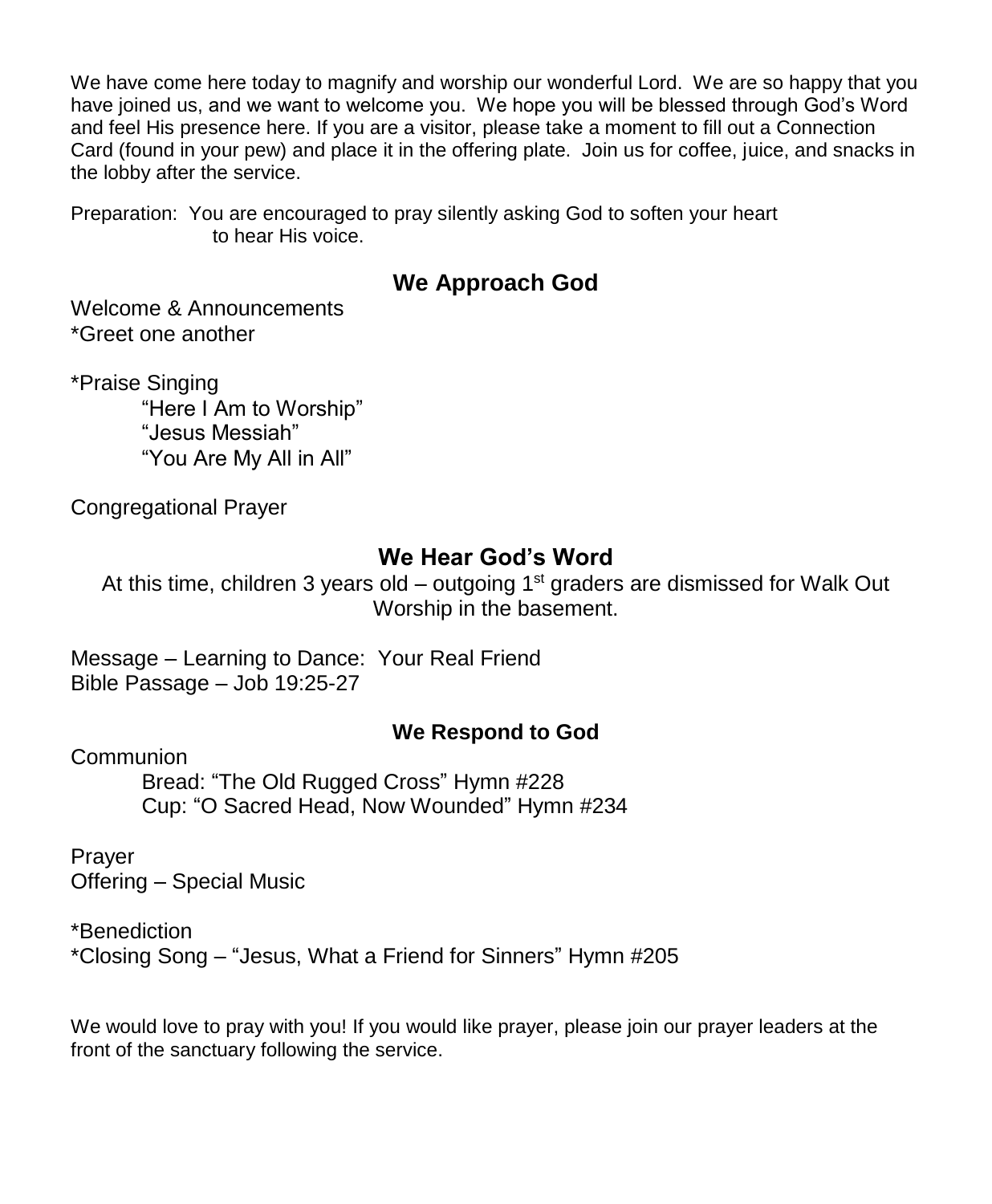## *Today at the ARC*

**Ushers:** Brett Loomans, Kirk VanBuren, Rich Kamphuis, Tyler Loomans, Paul Bruins **Nursery:** Sheila Schultz, Melene Kraemer, Emma Mulder, Garret Glewen **Greeters:** (M) Reuben & Betty Hopp (N) Travis & Des Hull

 (N. Ext.) Milan & Bonnie Vande Zande **Benevolent offering** is for the Union **Parking Assistance:** Vern Schouten & Brian Tenpas **Sound Tech:** Ken Daun **Video Tech:** Zack & Elyssa Van Wyk

## *This Week at the ARC: August 19th – 25th*

**Tape Ministry:** Robert Kastein & Burt Wiersema

#### **Tuesday, August 21st**

7:30am – Prayer Meeting for our schools 8:00am – Prayer Meeting 6:30pm – Women's Ministry Meeting

#### **Wednesday, August 22nd**

5:45pm – Prayer Meeting 7:00pm – Worship Team Meeting 8:00pm – SHARCS + College Bible Study at Culver's

#### **Thursday, August 23rd**

11:30am – Golden Lifers Outing 6:30pm – Outreach Team Meeting

### *Next Sunday at the ARC*

**8:30am – Prayer Meeting**

#### **9:30am – Gwen Loomans, 3 Minutes for Missions**

**Ushers:** Karl Bruins, Dwaine Vande Berg, Mark Zeatlow, Ben Kraemer, Bob Kloosterboer **Nursery:** Stephany Buwalda, Liam Glewen, Carson Bresser, Isaac Glewen **Greeters:** (M) Willy & Carol Jansma (N) Larry & Donna Kok

 (N. Ext.) Larry & Gloria Mulder **Benevolent offering** is for Missionary Salary **Parking Assistance:** Keith Loomans & Milan Vande Zande **Sound Tech:** Eric Redeker **Tape Ministry:** Larry Kok & Gary Navis **Video Tech:** Rylan Bruins & Marla De Jager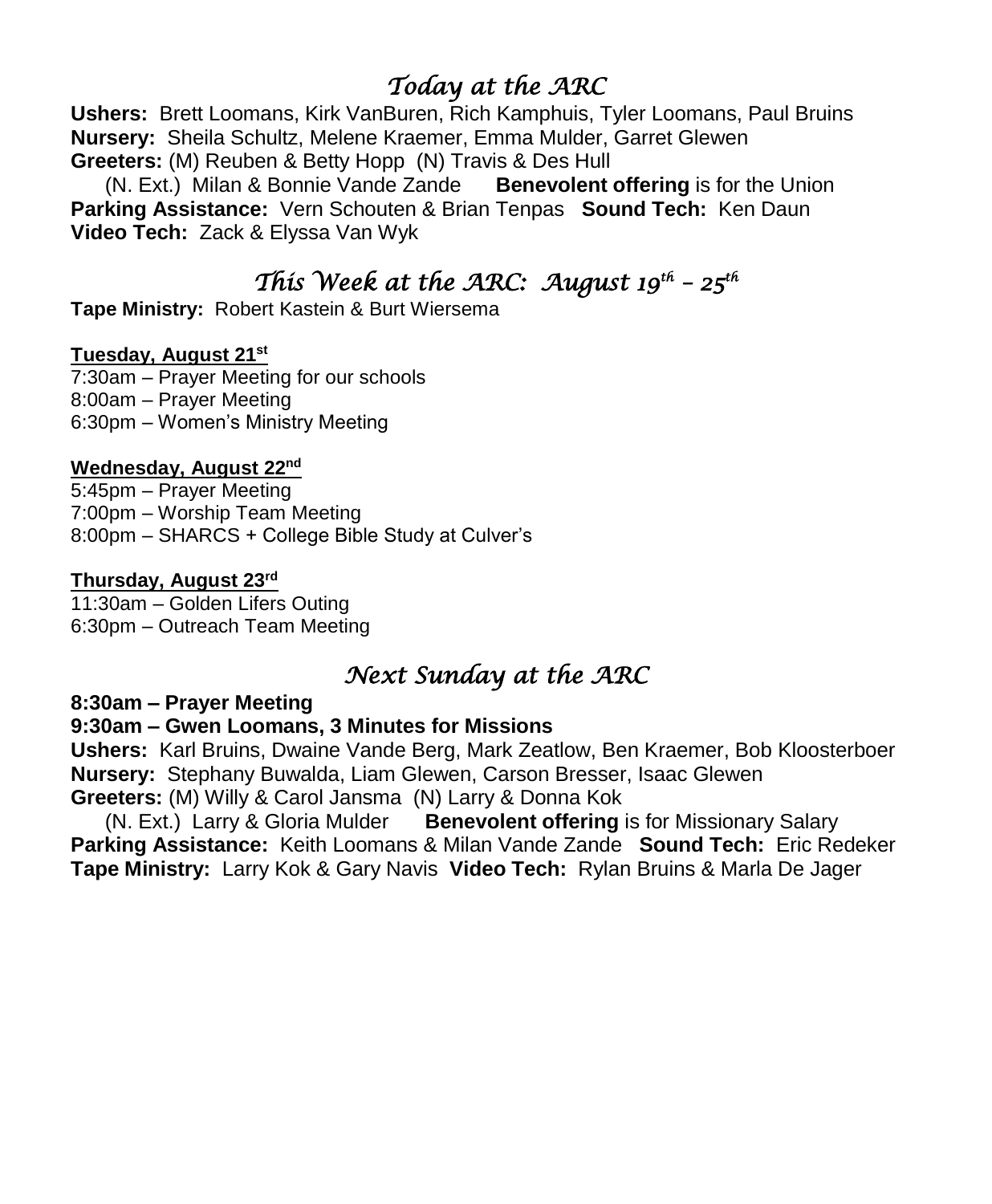## *Coming Events*

| 7:00pm – Deacon Meeting                                                         |
|---------------------------------------------------------------------------------|
| 7:30am – Prayer Meeting for our schools                                         |
| 8:00am - Prayer Meeting                                                         |
| 5:45pm – Prayer Meeting                                                         |
| 8:00pm - SHARCS + College Bible Study at Culver's                               |
| 9:00am - Talking About Stuff Ministry Meeting                                   |
| 8:30am – Prayer Meeting                                                         |
| 9:30am - Pastor Kevin, Men's Chorus                                             |
| 11:00am - Discovering Membership                                                |
| 7:30am - Prayer Meeting for our schools                                         |
| 8:00am - Prayer Meeting                                                         |
| 1:30pm - Women's Missionary Circle                                              |
| 7:00pm – Elders' Meeting – If you would like to meet with the Elders to discuss |
| baptism, please contact Pastor Kevin.                                           |
|                                                                                 |

### **Who May/Should Participate In Communion?**

"We welcome all those who are displeased with themselves because of their sins, but who nevertheless trust that their sins are pardoned and that their remaining weakness is covered by the suffering and death of Christ, and who also desire more and more to strengthen their faith and to lead a better life. Hypocrites and those who are unrepentant, however, eat and drink judgment on themselves." (Heidelberg Catechism Q&A 81; 1 Cor. 10:19-22; 11:26-32)

Paul challenges believers to participate in communion in a manner that is sincere and authentic. He writes to the church in Corinth…

"Eat the bread or drink the cup of the Lord in the right way. Don't do it in a way that isn't worthy of him. If you do, you will be quilty. You'll be quilty of sinning against the body and *blood of the Lord. Everyone should take a careful look at themselves before they eat the bread and drink from the cup." (1 Cor. 11:27-28 NIRV)*

So, we welcome any who are trusting in Jesus for the forgiveness of sins to participate in the Lord's supper. If your child understands the above statement they too are welcome to the table. As well, we want to urge those who trust Jesus to join with us in ministry as active confessing members. For more information, check out "Discovering Membership" on our website or at the information table.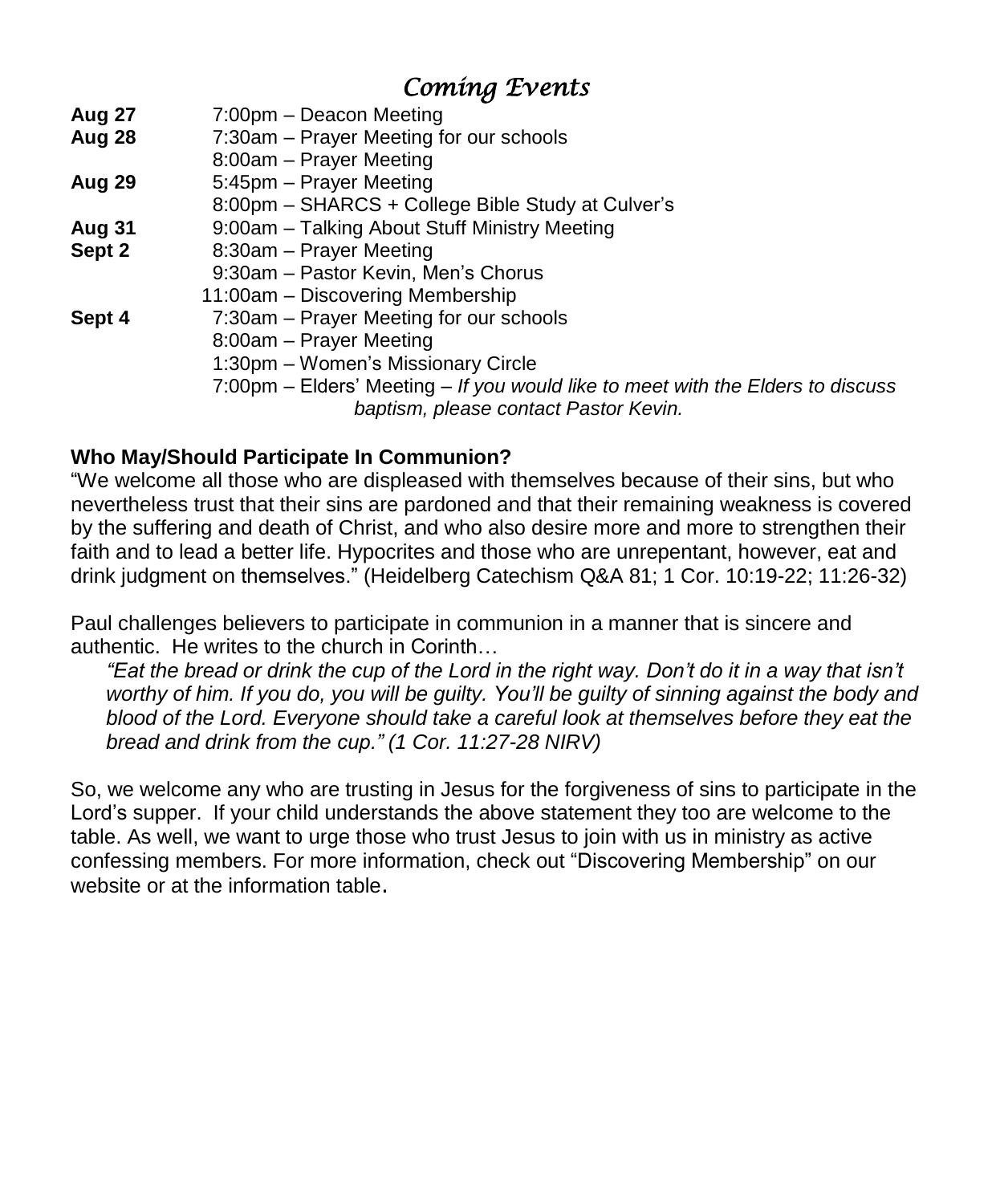## *Opportunities to Get Involved*

**Teachers Needed –** We're in need of a 1<sup>st</sup> grade Bible class teacher and 2<sup>nd</sup> grade and 5<sup>th</sup> grade Sunday School teachers for this year as well as subs for Sunday School and Bible Class. If you're interested in any of these positions, please contact Adrea.

Golden Lifers Summer Outing – Thursday, August 23<sup>rd</sup>. We will meet at 11:30am at the Life Star Ambulance in Waupun (across from Waupun Feed & Seed, next to VZ Real Estate on Cty Park Rd) to hear about their services. Between 12:15pm and 12:30pm we will go to Culver's for lunch. Hope to see you there!

## *Youth News*

**TROUT** – End of summer pool party tonight at Andy and Jenny Glewen's house! Meet there at 6:45 and get picked up there at 8pm. Text Jessa if you need their address - 920-979-1853.

**Eaton's Pizza Fundraiser** – TROUT (middle school youth kids) will be starting their Eaton's pizza coupon fundraiser next week Sunday and will be selling through September 9th. Coupons are \$7.60 each or 2 for \$15. These coupons can be used at either Fond du Lac location for any 1 topping medium pizza and come with an additional coupon for \$1 off any large pizza. Talk to any middle schooler or sign up on the information desk if you'd like to purchase some coupons. \$3 from each pizza sold goes right to the youth group to help cover the cost of Fall and Spring retreats.

# *Bulletin Board News*

**Thinking about joining church?** – Read over the Discovering Membership packet (found at the information desk or on our website) then join Pastor Kevin & Stephanie at their home for brunch on Sunday, **September 2<sup>nd</sup> at 11am following the worship service. RSVP to Pastor** Kevin or Megan.

Congrats to Gladys Kastein as she celebrates her 99<sup>th</sup> birthday on August 24<sup>th</sup>.

**September Calendar –** Any additions/changes should be to Megan by Tuesday.

AMEN - Articles are due next Sunday, August 26<sup>th</sup>.

**Christian Home Annual Pie Social & Car Show –** August 22<sup>nd</sup> at 5-7pm at the Christian Home, 331 Bly St., Waupun. Come enjoy dinner, dessert, and the car show. If you'd like to donate a pie, you may sign-up at the information desk.

**Men's Cookout –** Monday, August 27<sup>th</sup> at 6-8pm at Edgewood Community Church, 201 Edgewood Dr., Waupun. This is a free event featuring speaker Jeff Kisiah of "The Intentional Way" ministry! He'll be presenting on the topic "Who's in Your Foxhole?"